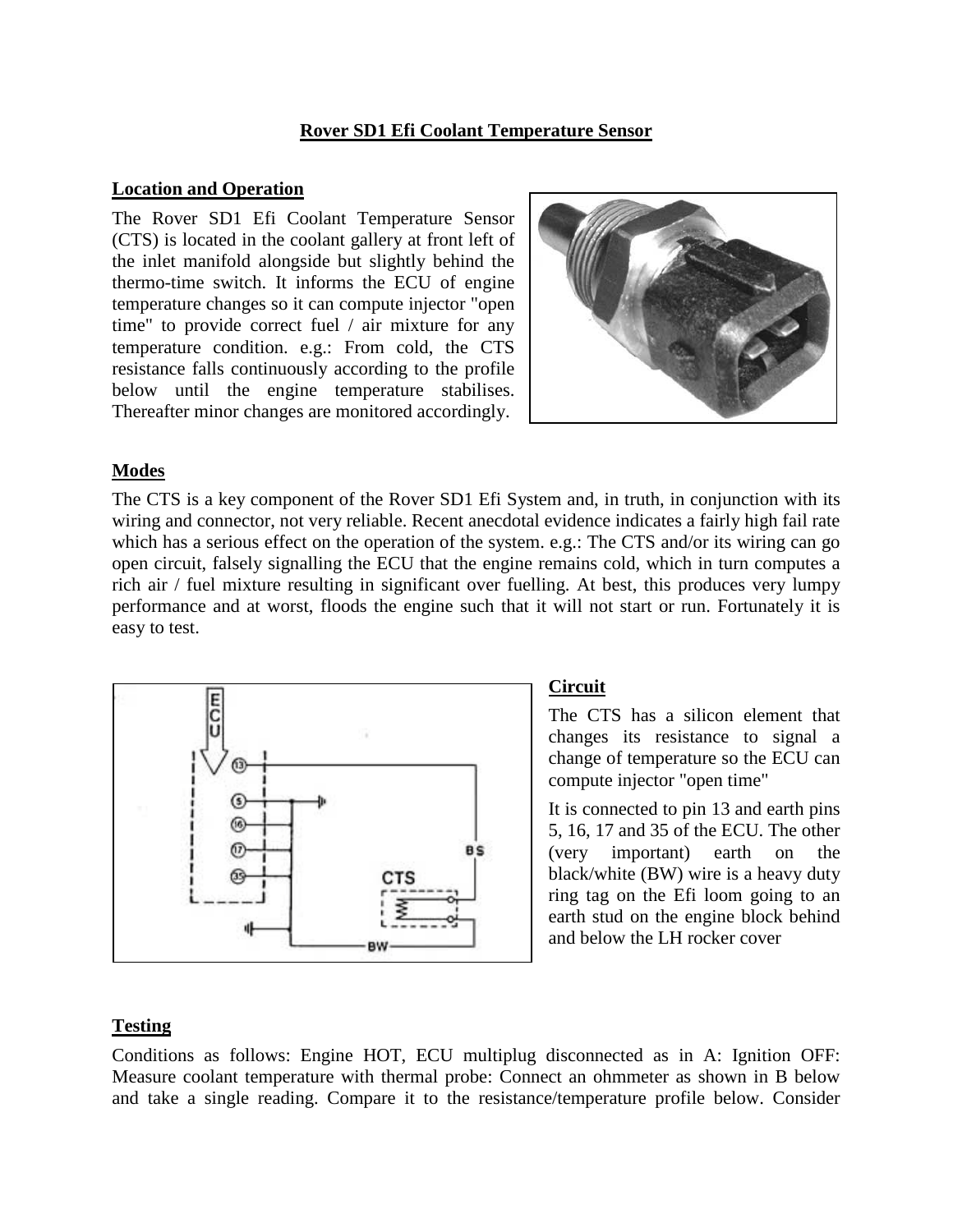connecting the ohmmeter for only short periods, not in fear of damage, but the meter battery may cause the sensor to heat up and give an incorrect reading. Allow the engine to cool and take further readings. If the measurements match the profile within (say) 10-15%, the CTS and its connections are OK.



Suspend the sensor in the water and bring to the boil. Compare resistance readings to the profile. Variations of (say) 10 -15% are not critical but if they are obviously way off or there is a clear intermittent or distorted result then consider the test failed. Obtain a replacement unit, check it as above to verify OK, fit it into the manifold and reconnect to the Efi circuit. Reconnect the ohmmeter as in B and repeat the measurement between the ECU pin 13 and earth. If this still incorrect there is a wiring problem so check the black/slate wire (BS) and black/white wire (BW) and their connections paying particular attention to the earth stud at the rear of the engine.

# **Temporary Get U Going Trick**

Study of the chart shows at optimum coolant temperature of 90 deg C, the resistance of the CTS would be in the order of 200 ohms thus revealing a workable temporary solution to a faulty sensor.

When cold, start the engine with the sensor plug disconnected to get benefit from cold start enrichment. When the engine warms up and falters, insert a 200 ohm resistor into the sensor plug allowing normal driving to continue as long as the engine remains warm/hot. If difficult to restart when warm, a bootfull of the accelerator pedal will enrichen the mixture sufficiently to get moving again; and of course when the engine is cold, remove the temporary resistor from the sensor plug.

A practical trick highly dependent upon sufficient foresight to obtain a 200 ohm resistor. The really elegant solution is to keep a resistor taped to the sensor cable in anticipation!